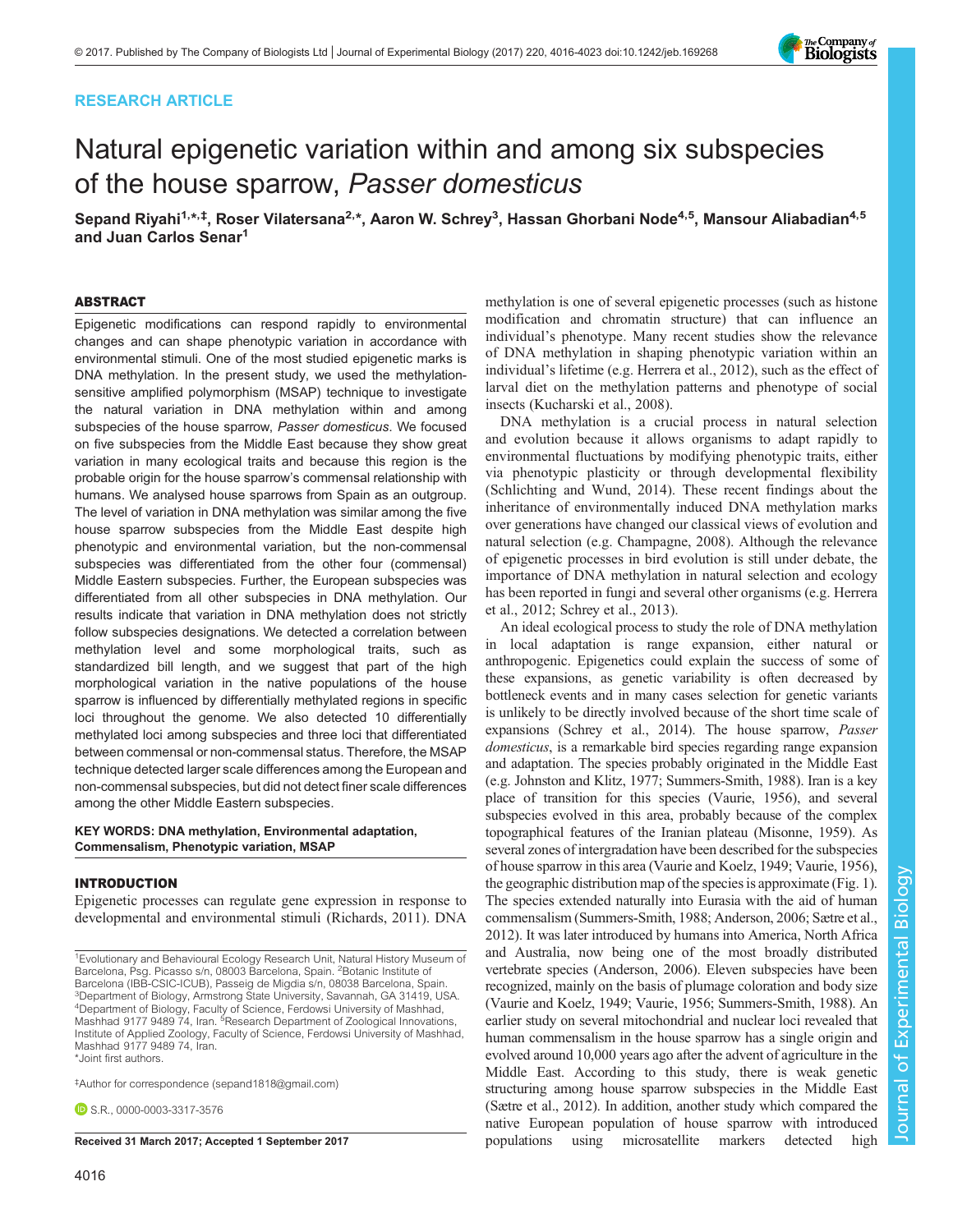<span id="page-1-0"></span>

Fig. 1. Sampling locations (black dots) and geographical distribution of 10 subspecies of house sparrow, Passer domesticus. Based on [Vaurie and](#page-7-0) [Koelz \(1949\)](#page-7-0), [Vaurie \(1956\)](#page-7-0) and [Summers-Smith \(1988\).](#page-7-0) An additional subspecies (P. d. parkini, from the Himalayas) is not shown on this map.

differentiation among all studied native populations of house sparrow, although genetic diversity appears to be higher in populations at lower latitudes [\(Schrey et al., 2011\)](#page-7-0).

The different native subspecies of house sparrow show a high level of phenotypic variation (e.g. in plumage coloration, body size and wing length), which is considered to possibly be the result of adaptation to different environmental conditions [\(Vaurie, 1956](#page-7-0); [Anderson, 2006\)](#page-6-0). Outstanding phenotypic differences have also been described between introduced and source house sparrow populations, supporting the adaptive capacity of the species to respond to novel or changing environments (see, for example, [Johnston and Selander,](#page-6-0) [1964, 1973; Johnston and Klitz, 1977](#page-6-0); [Hamilton and Johnston, 1978](#page-6-0); [Anderson, 2006](#page-6-0)). The role of epigenetic changes in shaping these differences, however, remains unknown.

In this study, we estimated genome-wide methylation variation within and between five subspecies of house sparrow in the Middle East, within the Iranian plateau, to evaluate the role of epigenetic variation in local adaptation and rapid expansion of the species in its native range. Additionally, we used the subspecies from Spain as an outgroup. We searched for intraspecific methylation variation of house sparrows with the aid of a methylation-sensitive amplified fragment length polymorphism (AFLP) [\(Pérez-Figueroa, 2013\)](#page-6-0) method. This approach is a kind of genome-wide fingerprinting method that detects variation in DNA methylation and it is currently the most common technique in ecological epigenetic studies ([Reyna-](#page-6-0)[López et al., 1997\)](#page-6-0). We also searched for a correlation between morphometric characters and methylation characters to evaluate the effect of DNA methylation variation on phenotypic traits. Finally, we assessed whether there was any correlation between DNA methylation and geographical or habitat characteristics.

## MATERIALS AND METHODS

A total of 84 house sparrows were obtained from 18 localities in the Palearctic region (Fig. 1). All samples were from specimens deposited in two different museums. Of these 84 birds, 71 were from 17 localities in Iran, and encompassed five of the 11 recognized subspecies: P. d. bactrianus Zarudny and Kudashev 1916 ( $N=10$ ), P. d. biblicus Hartert 1910 ( $N=17$ ), P. d. hyrcanus Zarudny and Kudashev 1916 ( $N=4$ ), P. d. indicus Jardine and Selby 1831 ( $N=16$ ) and P. d. persicus Zarudny and Kudashev 1916 (N=24). All the Iranian birds were collected during 2008–2009 for morphological and parasitological studies and were deposited at the Ferdowsi University of Mashhad (Mashhad, Iran). The Iranian birds were shot by local hunters (in some small cities of Iran, house sparrow is a culinary delicacy). In addition, muscle tissue from 13 house sparrows belonging to the *P. d. domesticus* (Linnaeus 1758) subspecies was obtained from the Natural History Museum of Barcelona (Catalonia, Spain). Our study animals comprised 42 males, 33 females and 9 unknown sex, and encompassed different age categories. DNA was extracted from muscle tissue preserved in pure ethanol at 4°C using the MasterPure DNA Purification Kit (Epicenter, Madison, WI, USA). DNA quality and quantity were verified using a NanoDrop 1000 v.3.7.1 spectrophotometer (Thermo Fisher Scientific, Waltham, MA, USA). DNA methylation differs among tissues as a result of different gene expression patterns in each tissue. Therefore, we used the same tissue (pectoralis major muscle tissue), the same DNA extraction kit and similar initial DNA concentrations for all individuals. In addition, as there is high variability of plumage coloration among house sparrow subspecies, we also screened the DNA methylation level in feather tissue for 16 individuals from Iran. Unfortunately, we had to exclude these results from our study because they had a low level of reproducibility.

Methylation-sensitive amplified polymorphism (MSAP) [\(Pérez-](#page-6-0)[Figueroa, 2013](#page-6-0)) is a modified version of the amplified fragment length polymorphism (AFLP) method that uses the EcoRI enzyme (rare cutter) and substitutes methylation-sensitive isoschizomeric enzymes MspI and HpaII for MseI. The MspI and HpaII enzymes have different sensitivities to cytosine methylation. The two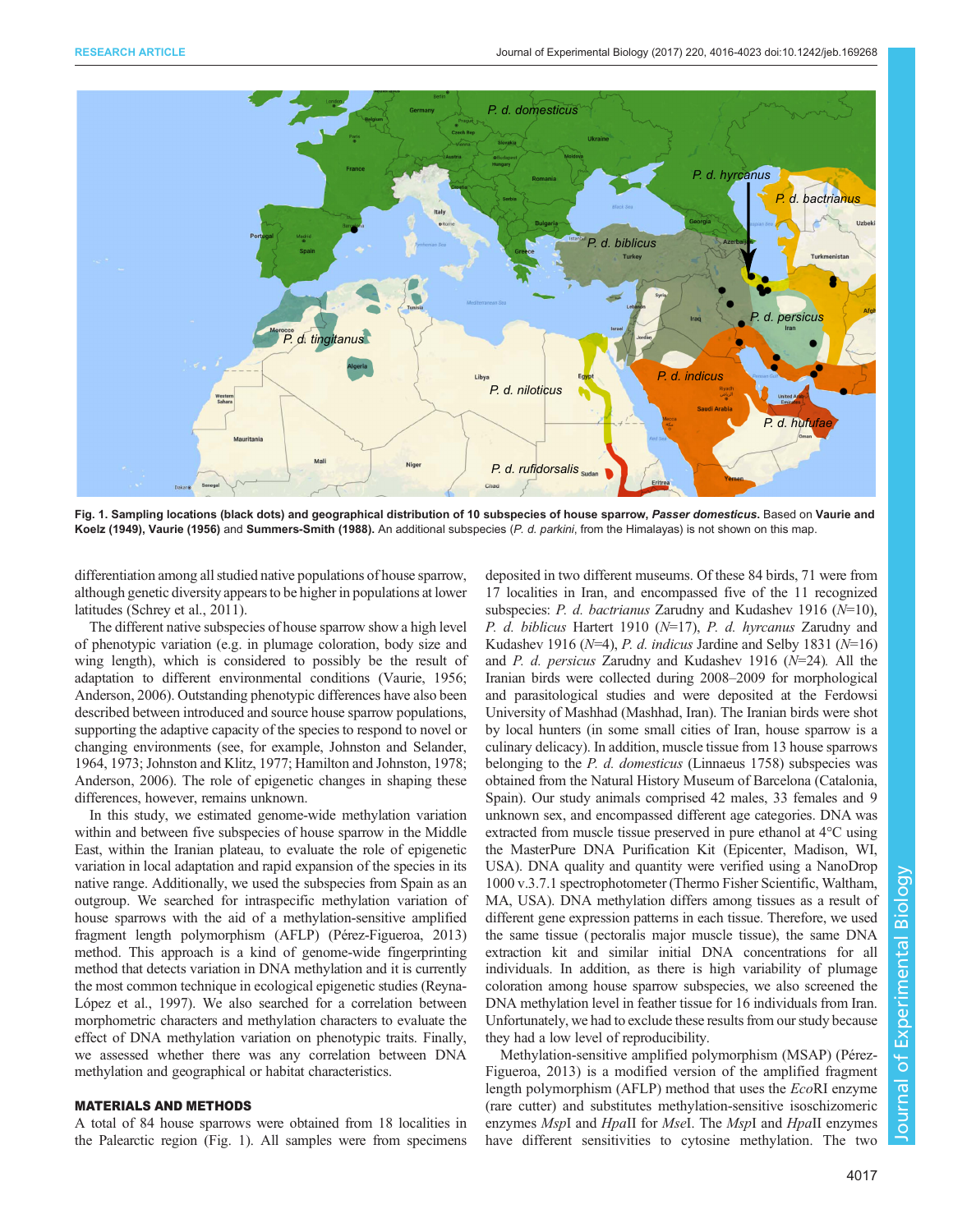enzymes cut the same restriction sequences (CCGG) but *HpaII* is sensitive to methylation of the internal cytosine on both strands whereas *MspI* is sensitive to methylation of the external cytosine on any one strand [\(Reyna-López et al., 1997](#page-6-0)). MSAP detects the methylation state of a particular locus in a banding pattern [\(Salmon](#page-7-0) [et al., 2008](#page-7-0)). MSAP is an effective and economical technique which can provide information about DNA methylation variation for a large sample size, but it also has some shortcomings. For example, it provides a limited amount of information about what loci are differently methylated, and it screens a subset of the genome based on the recognition site of the restriction enzymes ([Khan et al., 2016\)](#page-6-0).

We optimized the MSAP protocol from [Liebl et al. \(2013\).](#page-6-0) After testing 12 selective primer pairs in eight individuals that spanned all subspecies, three selective primer pairs were selected for the analysis. These selective primer pairs resolved more reproducible bands and the resultant images were easier to score (Table 1). The selective primer combinations had been initially selected based on the study of [Schrey et al. \(2012\).](#page-7-0) We also tested some HpaII primers with 1 bp variation and some shorter, less selective, *EcoRI* primers (4 bp instead of 5 bp) in order to increase the number of restriction sites detected [\(Paun and Schönswetter, 2012\)](#page-6-0).

For each individual, 250 ng of DNA was digested with 10 U of EcoRI (Roche Diagnostics, Mannheim, Germany) and MspI (New England Biolabs, Beverly, MA, USA) and independently with EcoRI and HpaII (New England Biolabs) in a final volume of 20 μl, at 37 $\rm{^{\circ}C}$  for 6 h. We then ligated double-stranded *EcoRI* and *MspI/* HpaII adaptors to the digested fragments in a final volume of 40 µl containing 5 µmol of the  $EcoRI$  adaptor, 50 µmol of the  $MspI/HpaII$ adaptor, 0.5 µl BSA (1 mg ml−<sup>1</sup> ), 4 µl 10× T4 buffer (Roche Diagnostics) and 1 U of T4 DNA ligase (Roche Diagnostics), at 16°C for 16 h. We performed preselective PCR using 10 μl of a 1:5 dilution of the ligation reaction as template in a PCR at 30 μl final volume containing 1.25 mmol  $1^{-1}$  MgCl<sub>2</sub>, 167 µmol  $1^{-1}$  each dNTP, 0.67 μmol  $1^{-1}$  EcoRI-0 and Hpa-0 primers (Table 1), 2.5 μl  $10\times$ PCR buffer II and 0.5 U of AmpliTaq polymerase (Applied Biosystems, Foster City, CA, USA). We used a preselective PCR thermal profile of 72°C for 2 min, 30 cycles of 94°C for 30 s, 56°C for 30 s, 72°C for 2 min, and a final step of 72°C for 10 min. We screened a total of three selective primer combinations (Table 1). We performed selective PCR using 5 μl of a 1:9 dilution of the preselective PCR as template in a PCR at 25 μl final volume containing 1.5 mmol  $l^{-1}$  MgCl<sub>2</sub>, 300 µmol  $l^{-1}$  each dNTP, 0.1 μmol  $l^{-1}$  EcoRI primers and 0.15 μmol  $l^{-1}$  Hpa primers, 2.5 μl 10× Gold Buffer and 1 U of AmpliTaq Gold polymerase (Applied Biosystems). We used a selective PCR thermal profile of 95 °C for 10 min, 13 cycles of 94 °C for 30 s, 56–65 °C for 30 s (decreasing the temperature by 0.7°C each cycle), 72°C for 2 min, then 40 cycles of 94°C for 30 s, 56°C for 30 s and 72°C for 2 min, and a final step of 70°C for 5 min. Fragment electrophoresis was

|  |  |  | Table 1. List of preselective and selective primers |  |
|--|--|--|-----------------------------------------------------|--|
|  |  |  |                                                     |  |

| Primer name                          | Sequence                    |
|--------------------------------------|-----------------------------|
| Preselective primers                 |                             |
| Primer $F: FcoRI-0$                  | 5'-GACTGCGTACCAATTC-3'      |
| Primer R: Hpa-0                      | 5'-ATCATGAGTCCTGCTCGG-3'    |
| Selective primers                    |                             |
| Primer 1 F: Hpa-TCAT (VIC)           | 5'-CATGAGTCCTGCTCGGTCAT-3'  |
| Primer 1 R: FcoRI-CGCTG              | 5'-GACTGCGTACCAATTCCGCTG-3' |
| Primer 2 F: Hpa-TCCA (6-FAM)         | 5'-CATGAGTCCTGCTCGGTCCA-3'  |
| Primer $2 \text{ R}$ : $FcoRI-CGCTG$ | 5'-GACTGCGTACCAATTCCGCTG-3' |
| Primer 3 F: Hpa-TCAC (6-FAM)         | 5'-CATGAGTCCTGCTCGGTCAC-3'  |
| Primer 3 R: EcoRI-CGCT               | 5'-GACTGCGTACCAATTCCGCT-3'  |

performed at the Parque Cientifico de Madrid (Spain) using ABI 3730 capillary sequencer (Applied Biosystems). Individual PCR products were analysed along with GeneScan 500-LIZ size standards (Applied Biosystems). PeakScanner v.2.0 software (Applied Biosystems) was used to read the MSAP electropherograms and to detect peaks and calculate their intensity and size. DNA fragments between 85–100 bp (depending on the primer combination used) and 500 bp were included in the analysis [\(Paris et al., 2010\)](#page-6-0). We applied light peak smoothing to the electropherograms and we changed minimum peak half-width to 1 and minimum peak threshold to 100 for each dye (6-FAM and VIC). Binning and scoring were performed in RawGeno v.2.0 (R CRAN library; [Arrigo et al., 2009\)](#page-6-0). To check the consistency of the resulting MSAP data, we replicated more than 10% of samples for all primer combinations (12.90±2.48 per primer). We calculated genotyping error rates as the ratio of the number of discordances for individuals to the number of samples scored twice. Before purging inconsistent loci, the mean error rate across loci was 10.49% and the number of fragments scored was 123 (41.66±5.77 per primer). We checked loci with higher than 5% error rate ([Bonin et al., 2004\)](#page-6-0) visually by GeneMarker v.1.85 (SoftGenetics) and we eliminated any peaks that were inconsistently amplified (i.e. loci characterized by peaks that were ambiguous or not reproducible). After purging inconsistent loci, the mean error rate was 4.52% and the final number of loci scored was 101 (33.67±2.89 per primer).

## Data analysis

The MSAP matrix was pooled from three primer combinations to generate a single matrix. This matrix was analysed using msap v.1.1.9 software package for the programming environment R [\(Pérez-](#page-6-0)[Figueroa, 2013](#page-6-0)). This software analyses the MSAP binary matrix based on four types of methylation pattern according to the presence or absence of one or both fragments of EcoRI/HpaII and EcoRI/MspI: (1/1) the presence of both fragments indicates unmethylated, (1/0) the presence of a fragment only for EcoRI/HpaII means hemimethylated (CHG methylation), (0/1) the presence of a fragment only for EcoRI/ MspI means internal cytosine methylation (CG methylation), and (0/0) the absence of both fragments is uninformative because the fragment can be absent or hypermethylated. This software also estimates the overall methylation variation using the Shannon diversity index and the frequency (expressed as a percentage) of the four types of methylation pattern in subspecies. We also conducted principal coordinate analyses (PCoA) to explore epigenetic variation between subspecies of house sparrow.

In addition, we performed AMOVA (analyses of molecular variance; [Excoffier et al., 1992](#page-6-0)) to estimate the epigenetic differentiation among subspecies using msap software. We created a binary matrix with 1 for methylated loci (EcoRI/HpaII and EcoRI/ MspI, 1/0 or 0/1) and 0 for not methylated or uninformative loci  $(EcoRI/HpaII$  and  $EcoRI/Mspl$ ,  $1/1$  or  $0/0$ ) and then we performed a locus-by-locus AMOVA using GenAlex v.6.502 software ([Peakall and](#page-6-0) [Smouse, 2012\)](#page-6-0). We analysed four of the Middle East subspecies, testing for differentiation among subspecies; P. d. hyrcanus subspecies was excluded from this analysis because of the very low sample size. We also tested for differentiation between commensal (P. d. biblicus, P. d. hyrcanus, P. d. indicus and P. d. persicus) versus non-commensal subspecies (*P. d. bactrianus*), and between sexes as grouping variables with all individuals. We estimated statistical significance following 9999 permutations for all analyses. After identifying loci that had significant  $\phi_{ST}$ , we also used a Bayesian likelihood method implemented in Bayescan v.2.1 ([Foll and Gaggiotti, 2008\)](#page-6-0) to identify the outlier loci as those potentially under selection.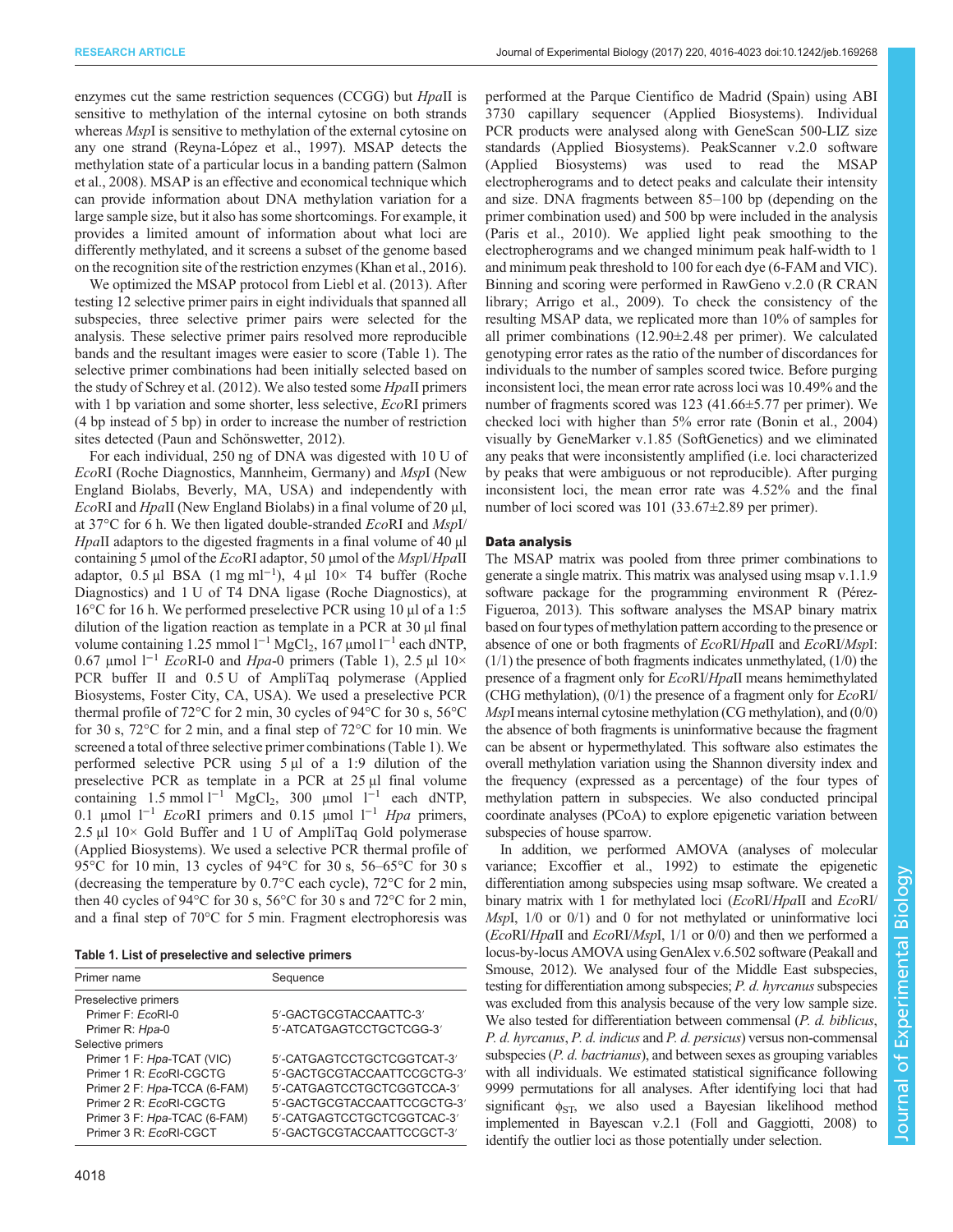|  |  | Table 2. Frequency of methylation states at the target sequence for each subspecies of house sparrow, Passer domesticus |  |
|--|--|-------------------------------------------------------------------------------------------------------------------------|--|
|  |  |                                                                                                                         |  |

| Target state (band pattern)              | P. d. bactrianus | P. d. biblicus | P. d. hvrcanus | P. d. indicus | P. d. persicus | P. d. domesticus |
|------------------------------------------|------------------|----------------|----------------|---------------|----------------|------------------|
| Unmethylated (HPA+/MSP+)                 | 46.56            | 39.80          | 46.48          | 41.11         | 41.41          | 43.75            |
| Hemimethylated (HPA+/MSP-)               | 18.44            | 20.30          | 20.31          | 18.65         | 20.18          | 14.54            |
| Internal C methylation (HPA-/MSP+)       | 7.97             | 7.45           | 6.64           | 9.77          | 8.79           | 12.86            |
| Full methylation or mutation (HPA-/MSP-) | 27.03            | 32.45          | 26.57          | 30.47         | 29.62          | 28.85            |

To evaluate the relationship between phenotypic variation and epigenetic variation, we measured six morphometric characters for 61 Middle East birds, including beak length from nostril, beak length from skull, wing length, tarsus length, body length and tail length. We evaluated normality for these morphometric characters. We then performed discriminant and canonical discriminant function analyses considering subspecies as the grouping variable to evaluate the level of morphological divergence among subspecies. Next, we performed Pearson correlation between all variables, for morphometric characters and methylation percentage one by one. To standardize the morphometric variable such as bill length based on the body size, we extracted the residuals of log–log regression of bill length from skull versus tarsus length and performed Pearson correlation between these residuals and methylation percentage, including hemimethylated percentage and internal C methylation percentage. All of the morphological analyses were performed using Statistica v.8.0 (StatSoft 2013). We used sequential Bonferroni correction of  $\alpha=0.05$  for all instances of multiple comparisons of the same data.

We built a distance matrix based on Euclidean distance using the six morphometric characters. We also estimated the epigenetic distance for all individuals based on MSAP markers generated from R script MSAP\_calc [\(Schulz et al., 2013](#page-7-0)) with the function Extract-MSAP-epigenotypes and parameters Epicode="Mix1", delete. monomorphic.loci=TRUE and MinPoly=2. Finally, we used Mantel's test to assess correlations between epigenetic and morphologic distances using GenAlex software.

To explore sex-based variation in DNA methylation, we carried out linear regression analysis between percentage methylation and sex using Statistica software v.8.0. We also used the percentage methylation to test for correlation with several environmental factors. We selected a set of 21 environmental layers that may potentially influence the distribution of methylation values. This set was composed of the following variables: 19 climatic variables representing annual trends (e.g. mean annual temperature, annual precipitation), seasonality (e.g. annual range in temperature and precipitation) and extreme or limiting factors (e.g. temperature of the coldest and warmest month, and precipitation of the wet and dry quarters) downloaded from the WorldClim website ([http://www.](http://www.worldclim.org) [worldclim.org](http://www.worldclim.org)), the elevation (also extracted from WorldClim) and the index of anthropogenic impact, called the global human footprint [\(WCS/CIESIN, 2005\)](#page-7-0). For each occurrence point sampled of Middle East P. domesticus subspecies, we extracted the values for each variable with ArcGIS v.10.2.2 software (Environmental System Research Institute; [http://www.esri.com\)](http://www.esri.com). To reduce sampling bias and spatial autocorrelation, we only retained 16 occurrence points that were geographically separated from each other and not sampled in the same locality with equal coordinates. In addition, we performed a Pearson correlation analysis with SPSS v.17.0 (SPSS Inc.) between epigenetic and environmental data.

Finally, we performed Mantel tests to determine the relationship between the DNA methylation differentiation ( $\phi_{ST}$  estimated through msap software) and the geographic distance per population pair between Middle East populations, using 1000

permutations with the Isolation by Distance Web (IBDWS v.3.23; [Jensen et al., 2005](#page-6-0)).

## RESULTS

We detected a total of 101 loci using the three selective primer combinations; 64 were methylation-susceptible loci (MSL) and 37 were non-methylated loci (NML). The frequency of polymorphic MSL was 100% and Shannon's diversity index was 0.56±0.13 (mean±s.d.). In all subspecies, the highest percentage of loci screened were unmethylated (range 39.8–46.6%), while the frequency of the two distinguishable methylation states ranged from 26.4% to 28.9% (Table 2). Principal coordinate analyses (PCoA) detected only slight differentiation between P. d. domesticus and the other subspecies (Fig. 2). Using the five subspecies (excluding P. d. hyrcanus) studied, P. d. domesticus showed the highest level of differentiation, as it was differentiated from all other subspecies [\(Table 3](#page-4-0)). Passer domesticus biblicus also showed significant differentiation from P. d. bactrianus and P. d. persicus [\(Table 3](#page-4-0)). AMOVA detected differentiation among subspecies ( $\phi_{ST}$ =0.071, P<0.0001; [Table 4\)](#page-4-0) and also revealed that a greater portion of the epigenetic differentiation could be attributed to differences within subspecies rather than among subspecies [\(Table 4\)](#page-4-0). We carried out this test with and without  $P$ .  $d$ . hyrcanus subspecies and the results were essentially identical.

Considering only the Middle East subspecies, we detected significant differentiation among subspecies ( $\phi_{ST}$ =0.024, P=0.003) and between commensal versus non-commensal subspecies  $(\phi_{ST}=0.019, P<0.045)$  [\(Table 4\)](#page-4-0). In the locus-by-locus AMOVA, we detected 10 loci with significant differentiation among subspecies, three loci with significant differentiation between commensalism versus non-commensalism, and three loci with significant



Fig. 2. Results of principal coordinate analysis (PCoA) for the epigenetic variation (methylation-susceptible loci) among six subspecies of house **sparrow.** The percentage of variance shown is that explained by the first two coordinates (C1 and C2: 8.9% and 8.2%, respectively). Labels show the centroid for each group: P. d. domesticus, P. d. persicus, P. d. indicus, P. d. biblicus, P. d. bactrianus and P. d. hyrcanus. Ellipses represent the dispersion associated with each value.

Journal of Experimental Biologyournal of Experimental Biology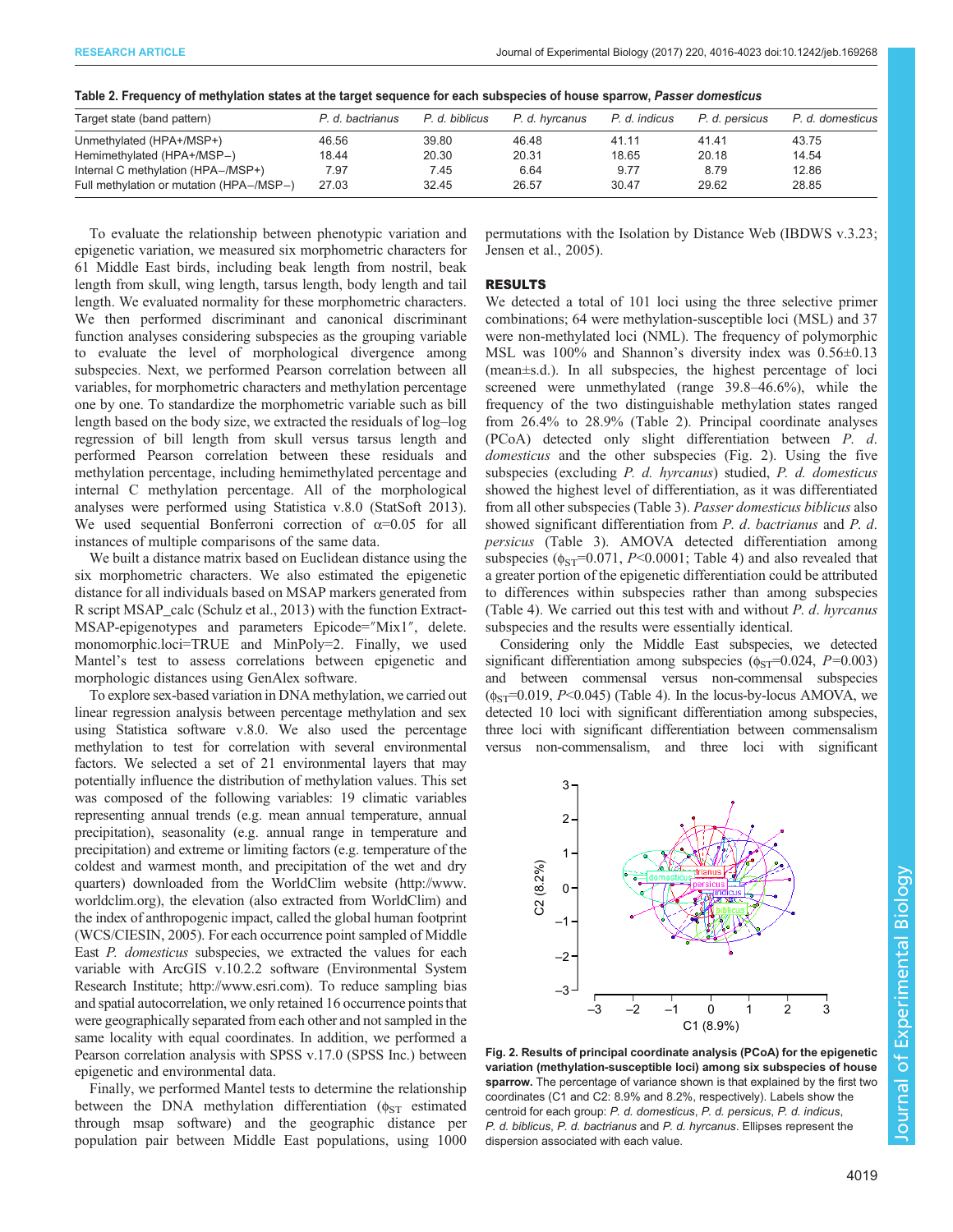## <span id="page-4-0"></span>Table 3. Pairwise analyses of molecular variance (AMOVA) between pairs of house sparrow subspecies

|                     | P. d.<br>bactrianus |                   | P. d. biblicus P. d. indicus | P. d. persicus    |
|---------------------|---------------------|-------------------|------------------------------|-------------------|
| P. d. biblicus      | 0.109<br>(0.0001)   |                   |                              |                   |
| P. d. indicus       | 0.038(0.06)         | 0.011(0.23)       |                              |                   |
| P. d. persicus      | 0.005(0.37)         | 0.055<br>(0.0001) | 0.022(0.08)                  |                   |
| P. d.<br>domesticus | 0.164<br>(0.0001)   | 0.161<br>(0.0001) | 0.132<br>(0.0001)            | 0.115<br>(0.0001) |

Data are  $\phi_{ST}$  with P-values in parentheses. Bold indicates significance (P<0.05). Passer domesticus hyrcanus subspecies was excluded because of the low sample size.

differentiation between sexes (Table 4). However, no locus with significant  $\phi_{ST}$  had positive Bayes factors in the test for outlier loci. Also, we detected significant positive correlation between the pairwise epigenetic differentiation ( $\phi_{ST}$ ) and the geographic distance within the Middle East region  $(r=0.198, P=0.05)$  with a Mantel test.

Regarding the morphological results, all morphological variables were normally distributed. Discriminant function analysis on the six morphological characters detected morphological divergence between five Middle East subspecies based on bill length from skull, wing length and tarsus length (Wilks' lambda:  $0.20, F_{24,158} = 3.95, P < 0.001,$  $N=55$ ). Generally, P. d. biblicus and P. d. indicus have a bigger body size than the other Middle East subspecies. Fig. 3 shows a scatterplot resulting from canonical discriminant function analysis for the first and second components. The first and second statistically significant function  $(P<0.05)$  explained 61.5% and 32.8% of the total variance. More information about morphological variation of these subspecies is available in [Riyahi et al. \(2013\).](#page-7-0)

Relating the sum of methylation percentage to different morphological characters showed a nearly significant correlation between bill length from skull (standardized based on tarsus length) and percentage of hemimethylation plus internal C methylation  $(r^2=0.059; r=0.24, P=0.057; y=-0.079+0.284x, where x is$ methylation percentage and  $y$  is morphometric character; [Fig. 4\)](#page-5-0). We also found a significant correlation between the same morphological character and percentage of unmethylation  $(r^2=0.089; r=-0.299,$ P=0.019;  $v=0.422-0.352x$ ). In addition, we found a significant correlation between log tail length and full methylation or absence of target percentage ( $r^2$ =0.082;  $r$ =0.287,  $P$ =0.0315;  $y$ =−0.255+0.135x). The last two tests were significant after Bonferroni correction for multiple testing. Finally, Mantel test revealed significant correlation between epigenetic and morphometric distance  $(r=0.112, P=0.030)$ .

Regarding correlations between methylation and environmental layers, we did not find any significant relationship between the two

Table 4. AMOVA based on the MSAP data



Fig. 3. Scatter plot of canonical discriminant function analysis, showing divergence among Middle East subspecies based on morphological characters. The subspecies are listed in the key.

datasets (all P>0.05). We note that some of the differences detected within subspecies may be caused by variation of methylation percentage between sexes. There was no significant sex effect when we considered hemimethylation plus internal C methylation percentage but when we considered only Middle East subspecies, females showed a higher hemimethylation level  $(F_{1,61}=4.77)$ ,  $P=0.03$ ).

## **DISCUSSION**

Living in human-modified habitats forces urban species to exhibit physiological, behavioural and morphological plasticity in response to anthropogenic changes (e.g. [Shochat et al., 2006](#page-7-0); [Kempenaers](#page-6-0) [et al., 2010](#page-6-0)). The house sparrow is one of the most successfully urban-adapted species. Its flourishing in urban environments is probably due to its ability to consume cultivated cereals, and its abandonment of migratory behaviour [\(Riyahi et al., 2013](#page-7-0)), but the high success of such urban-adapted species suggests they may have additional abilities to adapt rapidly to new environmental conditions (e.g. [Sih et al., 2004;](#page-7-0) [Møller, 2009\)](#page-6-0). These abilities may be related to epigenetic changes, which play an important role in adaptation and expansion of introduced species ([Schrey et al., 2014](#page-7-0), [2016\)](#page-7-0) and also in the domestication process ([Nätt et al., 2012](#page-6-0)). The case of the house sparrow and its commensalism with humans is comparable to domestication in some aspects. Both flourish in human habitats, one with the aid of artificial selection and the other by natural selection

| Grouping variables             | Sources of variation | d.f.           | Sum of squares | <b>MSD</b> | Variation | $\phi_{ST}$ ( <i>P</i> -value) | N loci with significant $\phi_{ST}$ |
|--------------------------------|----------------------|----------------|----------------|------------|-----------|--------------------------------|-------------------------------------|
| All subspecies*                |                      |                |                |            |           |                                |                                     |
| Subspecies                     | Among subspecies     | $\overline{4}$ | 93.51          | 23.38      | 0.83      | $0.071$ (<0.0001)              | $\overline{\phantom{m}}$            |
|                                | Within subspecies    | 75             | 778.60         | 10.38      | 10.38     |                                |                                     |
| <b>Middle East subspecies</b>  |                      |                |                |            |           |                                |                                     |
| Subspecies*                    | Among subspecies     | 3              | 48.20          | 17.07      | 0.28      | 0.024(0.003)                   | 10 (15, 29, 31, 32, 37,             |
|                                | Within subspecies    | 63             | 727.32         | 11.54      | 11.54     |                                | 52, 58, 68, 71, 75)                 |
| Commensal versus non-commensal | Among groups         |                | 15.35          | 15.35      | 0.22      | $0.019$ (<0.045)               | 3(29, 58, 71)                       |
|                                | Within groups        | 69             | 796.57         | 11.54      | 11.54     |                                |                                     |
| Sex                            | Among groups         |                | 12.96          | 12.96      | 0.05      | 0.004(0.231)                   | 3(39, 75, 100)                      |
|                                | Within groups        | 62             | 709.62         | 11.45      | 11.45     |                                |                                     |
|                                |                      |                |                |            |           |                                |                                     |

MSAP, methylation-sensitive amplified polymorphism; MSD, mean square deviation. Bold indicates significance (P<0.05). \*Excluding P. d. hyrcanus subspecies.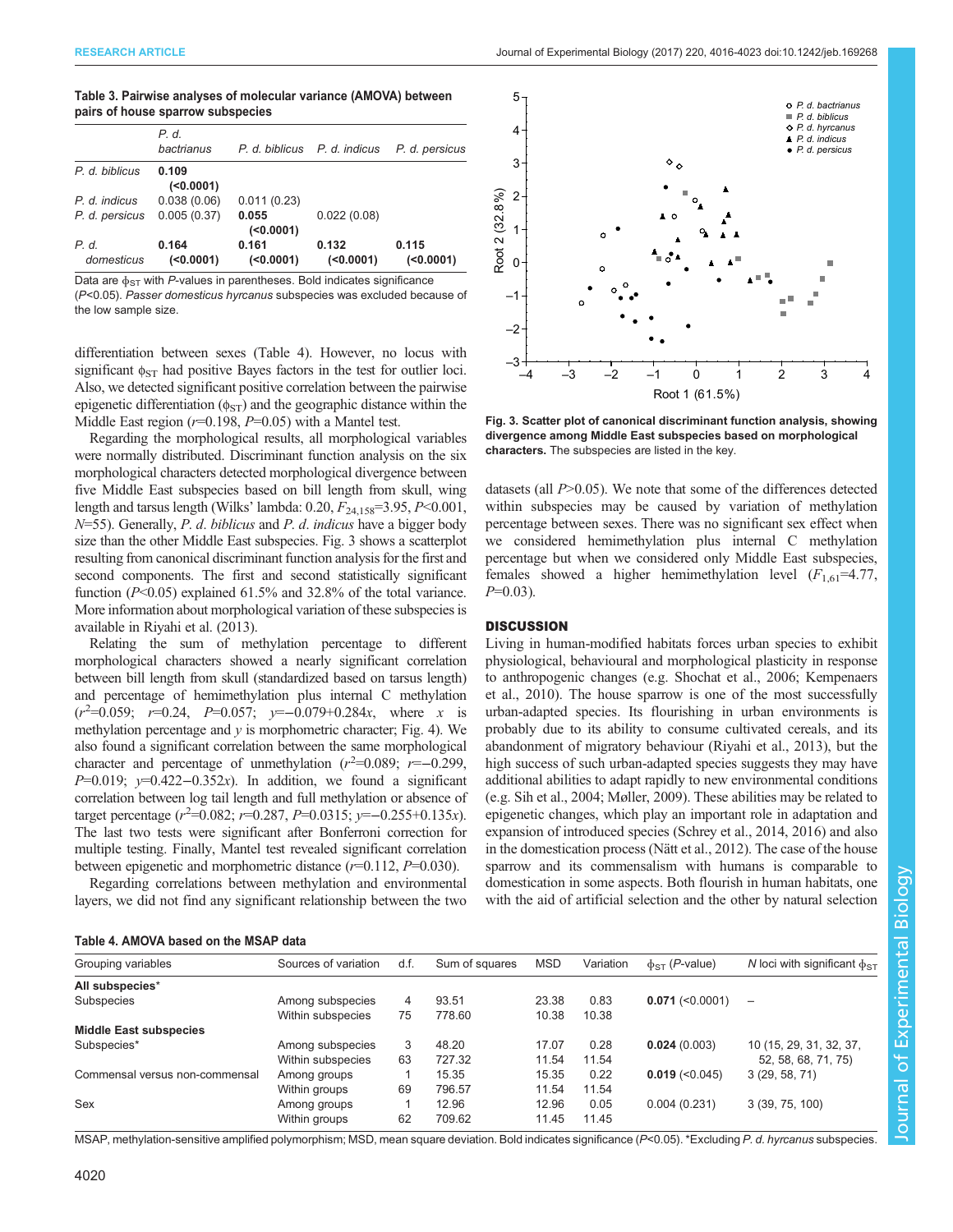<span id="page-5-0"></span>

Fig. 4. Relationship between standardized bill length and hemimethylation plus internal C methylation. The linear trendline between methylation percentage and standardized bill length is shown.

and obligatory commensalism. In fact, adaptation to urban life has recently been described as a process of domestication ([Møller, 2012\)](#page-6-0). For instance, comparison of the expression and methylation arrays in two breeds of chicken (domesticated and wild-type junglefowl) under controlled conditions confirmed that domestication modified the DNA methylation profile of the domesticated breed ([Nätt et al.,](#page-6-0) [2012\)](#page-6-0). Of 145 differentially methylated genes, 79% were hypermethylated in the junglefowl and 21% were hypomethylated in the domestic chicken ([Nätt et al., 2012](#page-6-0)). Their study is an example of how artificial selection in animals affects the biological profiles of species and how this can generate a species with favourable traits.

The present study is one of the first to investigate natural epigenetic variation among different avian subspecies ([Schrey et al., 2012](#page-7-0); [Liebl](#page-6-0) [et al., 2013\)](#page-6-0). We estimated genome-wide methylation level in six subspecies of the house sparrow, five from Iran (P. d. bactrianus, P. d. biblicus, P. d. hyrcanus, P. d. indicus, P. d. persicus) and one from Catalonia, Spain (P. d. domesticus). All these subspecies, except for P. d. bactrianus, are human commensals that inhabit cities and suburbs in a broad range of environmental conditions: high arid desert in the centre of the country (*P. d. persicus*), humid and dense Hyrcanian forest on the Caspian coast (P. d. hyrcanus) and semihumid oak forest in western Iran (P. d. biblicus), tropical coast of the Persian Gulf and Gulf of Oman (P. d. indicus), and sporadic woodlands and semi-arid steppes in eastern Iran (P. d. bactrianus) [\(Firouz, 2000](#page-6-0)). Despite the high environmental diversity, the methylation pattern was highly similar among all the Iranian house sparrows. Our results indicate that variation in DNA methylation does not match subspecies designations. These results follow a similar pattern to genetic variation. An earlier study on the Iranian subspecies of house sparrow showed that the genetic differentiation among populations is very low ( $F_{ST} \approx 0.05-0.1$  for different genetic markers). AMOVA showed that 90–96% of the genetic variance could be explained by differences between individuals within populations and only 3–8% could be explained by differences between populations [\(Sætre et al., 2012](#page-7-0)). We identified a stable pattern in DNA methylation among all commensal Iranian subspecies of house sparrow.

Interestingly, the Iranian subspecies P. d. bactrianus is noncommensal, breeds in natural or semi-natural grassland habitats (e.g. along riverbeds and lakes), is migratory, and is replaced by tree sparrows, Passer montanus, or other house sparrow subspecies in cities and villages [\(Gavrilov and Korelov, 1968;](#page-6-0) [Yakobi, 1979](#page-7-0); [Summers-Smith, 1988; Sætre et al., 2012](#page-7-0)). We detected the second highest level of epigenetic differentiation in comparisons with this subspecies. This suggests that some portion of the observed variation in DNA methylation could be attributed to differences in autecology of this subspecies.

The European subspecies (P. d. domesticus), in contrast, was differentiated from all other subspecies in DNA methylation. The European house sparrow highlights the lack of differentiation among the majority of Iranian subspecies. Because we detected significant differentiation among this subspecies and all others, it indicates that our MSAP-based analysis was sufficient to detect differences at this magnitude, with this sample size. Thus, it is not the case that we failed to detect significant differences among other subspecies primarily based on a lack of power. The difference we detected between the European and the Middle East populations indicates that on a broadscale, significant differences are present. This is further supported by the significant differences detected among commensal and non-commensal subspecies.

Our results may be surprising, initially. However, [Trucchi et al.](#page-7-0) [\(2016\)](#page-7-0) recently showed that while some loci have variable DNA methylation, perhaps as a result of environmental stimuli, a large proportion of the methylome is typically stable. Our results support this finding and showed that genome-wide methylation patterns in the house sparrow remained highly stable over a broad range. From 101 loci in our dataset, we detected 10 loci which showed differentiation based on subspecies and three loci which showed alteration in the methylation level in relation to human commensalism. Taken together, our results suggest that the methylome has a high level of variation at the inter-individual level in the native populations of house sparrow.

Our results provide some evidence for correlation between DNA methylation and phenotypic traits. We discovered that the standardized bill length for the Middle East samples is related positively to the percentage DNA methylation. Our data suggest that bill length is a plastic and probably adaptive trait which can be regulated directly by environmental stimuli via environmentally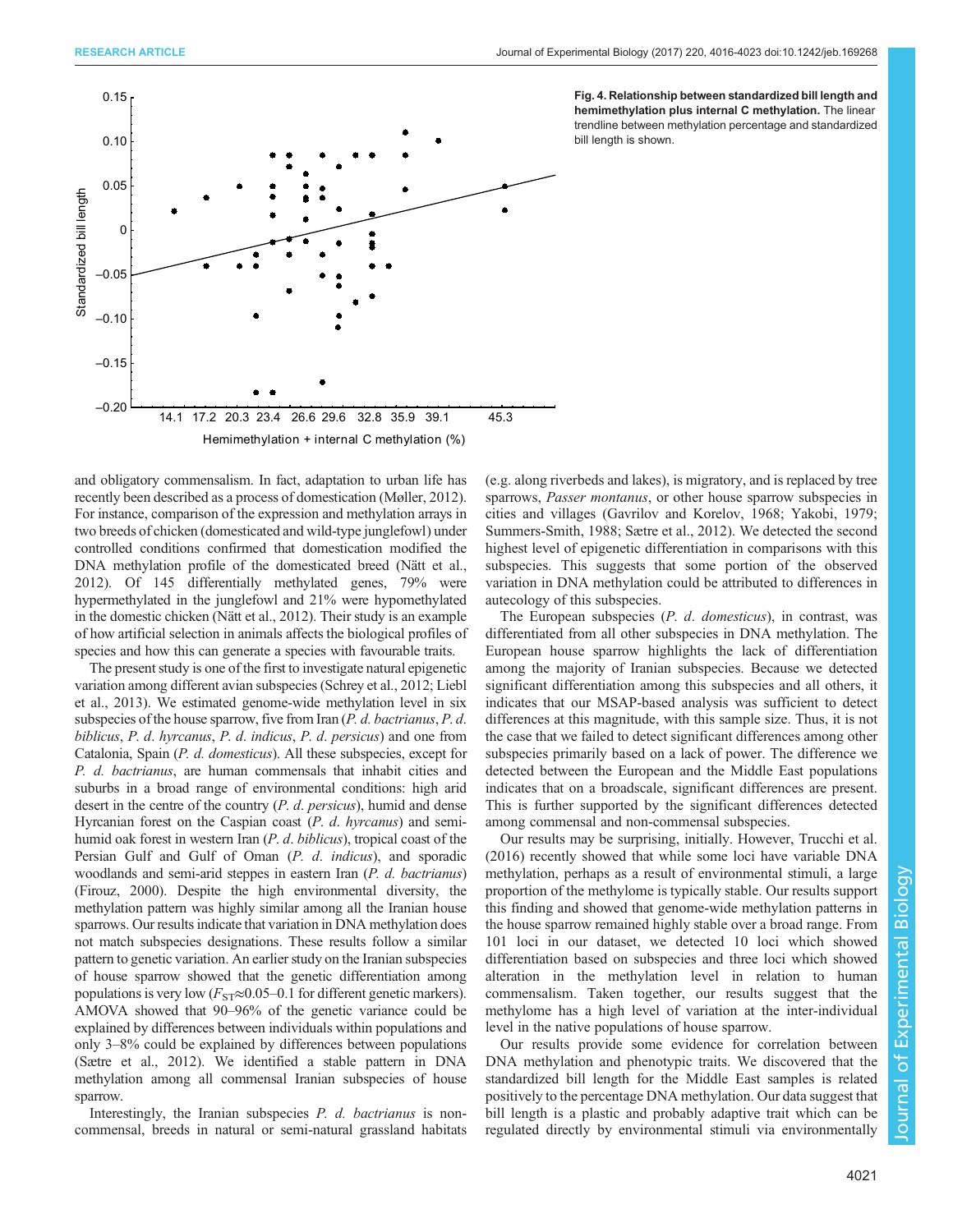<span id="page-6-0"></span>RESEARCH ARTICLE **ARTICLE** ARTICLE ARTICLE **Journal of Experimental Biology (2017)** 220, 4016-4023 doi:10.1242/jeb.169268

induced DNA methylation. However, we should treat the observed correlation with caution because environmental conditions such as seasonal effect can modify bill length (Packard, 1967) and also because of the potential for pleiotropic regulation of morphology and plasticity by epigenetic mechanisms (e.g. Kooke et al., 2015).

We acknowledge that failing to detect significant differences in DNA methylation among house sparrow subspecies across diverse habitats does not indicate that no such differences exist. Techniques that screen a much larger portion of the genome and those that provide more detailed information as to what is methylated, such as reduced representation bisulphite sequencing or epiRAD (Baerwald et al., 2016), are likely to detect additional variation in DNA methylation. Further, these techniques may be more appropriate to investigate the link between DNA methylation states and phenotypic traits (Nätt et al., 2012; Baerwald et al., 2016; [Riyahi](#page-7-0) [et al., 2015; Trucchi et al., 2016](#page-7-0)).

As the pattern of DNA methylation is tissue specific and in this study we used only muscle tissue, the relative stability that we have found among different ages or sex categories or among different subspecies may be attributed to characteristics of the selected tissue. In addition, our specimens were collected during different seasons, which could impact the pattern of DNA methylation. Therefore, in future studies, looking at a larger section of the genome, using several tissue types or sampling individuals from a more controlled scheme (i.e. common garden) to remove local habitat-induced variation in the DNA methylation would be very informative.

In conclusion, this study found variation in DNA methylation was largely independent of subspecies designation. Notably, DNA methylation of the European subspecies was differentiated from that of all other subspecies, and the non-commensal and migratory subspecies had the second highest level of differentiation. At some loci, DNA methylation was differentiated based on subspecies and the presence of a commensal relationship with humans. Sex of individuals also generated differences in DNA methylation. Further, significant correlation was found between morphological traits and the percentage of DNA methylation, and between geographical distance and the percentage of DNA methylation. However, there were no clear effects of habitat detected in these data. The overall pattern of DNA methylation was not found to follow differences in habitat. Yet, several other biological phenomena, including morphology, sex and commensalism, were associated with variation in DNA methylation.

#### Acknowledgements

Special thanks to Sonia Herrando-Moraira for her help regarding the statistical analysis. Also, we thank Louisa Gonzalez Somermeyer for editing the manuscript for presentation in English.

#### Competing interests

The authors declare no competing or financial interests.

#### Author contributions

Conceptualization: S.R., J.C.S.; Methodology: S.R., R.V., A.S.; Validation: R.V., J.C.S.; Formal analysis: S.R., R.V., A.S.; Investigation: S.R., R.V., J.C.S.; Resources: H.G.N., M.A.; Writing - original draft: S.R.; Writing - review & editing: S.R., R.V., A.S., M.A., J.C.S.; Supervision: J.C.S.; Funding acquisition: J.C.S.

#### Funding

This study was funded by research projects CGL-2012-38262 and CGL-2016-79568- C3-3-P (to J.C.S.) from the Ministerio de Economía, Industria y Competitividad.

#### References

- Anderson, T. R. (2006). Biology of the Ubiquitous House Sparrow: from Genes to Populations. Oxford, UK: Oxford University Press.
- [Arrigo, N., Tuszynski, J. W., Ehrich, D., Gerdes, T. and Alvarez, N.](http://dx.doi.org/10.1186/1471-2105-10-33) (2009). [Evaluating the impact of scoring parameters on the structure of intra-specific](http://dx.doi.org/10.1186/1471-2105-10-33) [genetic variation using RawGeno, an R package for automating AFLP scoring.](http://dx.doi.org/10.1186/1471-2105-10-33) [BMC Bioinformatics](http://dx.doi.org/10.1186/1471-2105-10-33) 10, 33.
- [Baerwald, M. R., Meek, M. H., Stephens, M. R., Nagarajan, R. P., Goodbla, A. M.,](http://dx.doi.org/10.1111/mec.13231) [Tomalty, K. M. H., Thorgaard, G. H., May, B. and Nichols, K. M.](http://dx.doi.org/10.1111/mec.13231) (2016). [Migration-related phenotypic divergence is associated with epigenetic](http://dx.doi.org/10.1111/mec.13231) [modifications in rainbow trout.](http://dx.doi.org/10.1111/mec.13231) Mol. Ecol. 25, 1785-1800.
- [Bonin, A., Bellemain, E., Bronken Eidesen, P., Pompanon, F., Brochmann, C.](http://dx.doi.org/10.1111/j.1365-294X.2004.02346.x) and Taberlet, P. [\(2004\). How to track and assess genotyping errors in population](http://dx.doi.org/10.1111/j.1365-294X.2004.02346.x) [genetics studies.](http://dx.doi.org/10.1111/j.1365-294X.2004.02346.x) Mol. Ecol. 13, 3261-3273.
- Champagne, F. A. [\(2008\). Epigenetic mechanisms and the transgenerational](http://dx.doi.org/10.1016/j.yfrne.2008.03.003) [effects of maternal care.](http://dx.doi.org/10.1016/j.yfrne.2008.03.003) Front. Neuroendocrinol. 29, 386-397.
- Excoffier, L., Smouse, P. E. and Quattro, J. M. (1992). Analysis of molecular variance inferred from metric distances among DNA haplotypes: application to human mitochondrial DNA restriction data. Genetics 131, 479-491.
- Firouz, E. (2000). Wildlife of Iran. Vertebrates. Tehran, Iran: University Publication Center.
- Foll, M. and Gaggiotti, O. [\(2008\). A genome-scan method to identify selected loci](http://dx.doi.org/10.1534/genetics.108.092221) [appropriate for both dominant and codominant markers: a Bayesian perspective.](http://dx.doi.org/10.1534/genetics.108.092221) Genetics 180[, 977-993.](http://dx.doi.org/10.1534/genetics.108.092221)
- Gavrilov, E. I. and Korelov, M. N. (1968). The Indian sparrow as a distinct good species. Byulleten' Moskovskogo Obshchestva Ispytateleley Prirody Otdel Biologicheskiy 73, 115-122.
- Hamilton, S. and Johnston, R. F. (1978). Evolution in the House Sparrow: VI. Variability and niche width. The Auk 313-323.
- [Herrera, C. M., Pozo, M. I. and Bazaga, P.](http://dx.doi.org/10.1111/j.1365-294X.2011.05402.x) (2012). Jack of all nectars, master of [most: DNA methylation and the epigenetic basis of niche width in a flower-living](http://dx.doi.org/10.1111/j.1365-294X.2011.05402.x) yeast. Mol. Ecol. 21[, 2602-2616.](http://dx.doi.org/10.1111/j.1365-294X.2011.05402.x)
- [Jensen, J. L., Bohonak, A. J. and Kelley, S. T.](http://dx.doi.org/10.1186/1471-2156-6-13) (2005). Isolation by distance, web service. [BMC Genet.](http://dx.doi.org/10.1186/1471-2156-6-13) 6, 13.
- Johnston, R. F. and Klitz, W. J. (1977). Variation and evolution in a granivorous bird: the house sparrow. In Granivorous Birds in Ecosystems (ed. J. Pinowski and S. C. Kendeigh), pp. 15-51. Cambridge: Cambridge University Press.
- Johnston, R. F. and Selander, R. K. [\(1964\). House sparrows: rapid evolution of](http://dx.doi.org/10.1126/science.144.3618.548) [races in North America.](http://dx.doi.org/10.1126/science.144.3618.548) Science 144, 548-550.
- Johnston, R. F. and Selander, R. K. [\(1973\). Evolution in the house sparrow. III.](http://dx.doi.org/10.1086/282841) [Variation in size and sexual dimorphism in Europe and North and South America.](http://dx.doi.org/10.1086/282841) Am. Nat. 107[, 373-390.](http://dx.doi.org/10.1086/282841)
- Kempenaers, B., Borgström, P., Loë[s, P., Schlicht, E. and Valcu, M.](http://dx.doi.org/10.1016/j.cub.2010.08.028) (2010). [Artificial night lighting affects dawn song, extra-pair siring success, and lay date in](http://dx.doi.org/10.1016/j.cub.2010.08.028) songbirds. Curr. Biol. 20[, 1735-1739.](http://dx.doi.org/10.1016/j.cub.2010.08.028)
- Khan, M. S., Khan, I. A. Barh, D. (2016). Applied Molecular Biotechnology: The Next Generation of Genetic Engineering. Boca Raton, FL: CRC Press.
- Kooke, R., Johannes, F., Wardenaar, R., Becker, F., Etcheverry, M., Colot, V., Vreugdenhil, D. and Keurentjes, J. J. (2015). Epigenetic basis of morphological variation and phenotypic plasticity in Arabidopsis thaliana. The Plant Cell 27, 337-348.
- [Kucharski, R., Maleszka, J., Foret, S. and Maleszka, R.](http://dx.doi.org/10.1126/science.1153069) (2008). Nutritional control [of reproductive status in honeybees via DNA methylation.](http://dx.doi.org/10.1126/science.1153069) Science 319, [1827-1830.](http://dx.doi.org/10.1126/science.1153069)
- [Liebl, A. L., Schrey, A. W., Richards, C. L. and Martin, L. B.](http://dx.doi.org/10.1093/icb/ict007) (2013). Patterns of [DNA methylation throughout a range expansion of an introduced songbird.](http://dx.doi.org/10.1093/icb/ict007) Integr [Comp. Biol.](http://dx.doi.org/10.1093/icb/ict007) 53, 351-358.
- Misonne, X. (1959). Analyse zoogégraphique des mammifères de l'Iran. Brussels: Institut Royal des Sciences Naturelles de Belgique.
- Møller, A. P. [\(2009\). Successful city dwellers: a comparative study of the ecological](http://dx.doi.org/10.1007/s00442-008-1259-8) [characteristics of urban birds in the Western Palearctic.](http://dx.doi.org/10.1007/s00442-008-1259-8) Oecologia 159, 849-858.
- Møller, A. P. (2012). Reproductive behaviour. In Behavioural Responses to a Changing World: Mechanisms and Consequences (ed. U. Candolin and B. B. Wong), pp. 106-118. Oxford, UK: Oxford University Press.
- Nätt, D., Rubin, C.-J., Wright, D., Johnsson, M., Beltéky, J., Andersson, L. and Jensen, P. [\(2012\). Heritable genome-wide variation of gene expression and](http://dx.doi.org/10.1186/1471-2164-13-59) [promoter methylation between wild and domesticated chickens.](http://dx.doi.org/10.1186/1471-2164-13-59) BMC Genomics 13[, 59.](http://dx.doi.org/10.1186/1471-2164-13-59)
- Packard, G. C. (1967). Seasonal variation in bill length of house sparrows. The Wilson Bulletin 79, 345-346.
- Paris, M., Bonnes, B., Ficetola, G. F., Poncet, B. N. and Després, L. (2010). [Amplified fragment length homoplasy: in silico analysis for model and non-model](http://dx.doi.org/10.1186/1471-2164-11-287) species. [BMC Genomics](http://dx.doi.org/10.1186/1471-2164-11-287) 11, 287.
- Paun, O. and Schönswetter, P. (2012). Amplified fragment length polymorphism: an invaluable fingerprinting technique for genomic, transcriptomic, and epigenetic studies. In Plant DNA Fingerprinting and Barcoding – Methods and Protocols, Vol. 862. (ed. N. J. Sucher, J. R. Hennell and M. C. Carles), pp. 75-887. New York: Humana Press.
- Peakall, R. and Smouse, P. E. [\(2012\). GenAlEx 6.5: genetic analysis in Excel.](http://dx.doi.org/10.1093/bioinformatics/bts460) [Population genetic software for teaching and research-an update.](http://dx.doi.org/10.1093/bioinformatics/bts460) Bioinformatics 28[, 2537-2539.](http://dx.doi.org/10.1093/bioinformatics/bts460)
- Pérez-Figueroa, A. [\(2013\). msap: a tool for the statistical analysis of methylation](http://dx.doi.org/10.1111/1755-0998.12064)[sensitive amplified polymorphism data.](http://dx.doi.org/10.1111/1755-0998.12064) Mol. Ecol. Res. 13, 522-527.
- Reyna-Ló[pez, G. E., Simpson, J. and Ruiz-Herrera, J.](http://dx.doi.org/10.1007/s004380050374) (1997). Differences in DNA [methylation patterns are detectable during the dimorphic transition of fungi by](http://dx.doi.org/10.1007/s004380050374) [amplification of restriction polymorphisms.](http://dx.doi.org/10.1007/s004380050374) Mol. Gen. Genet. 253, 703-710.